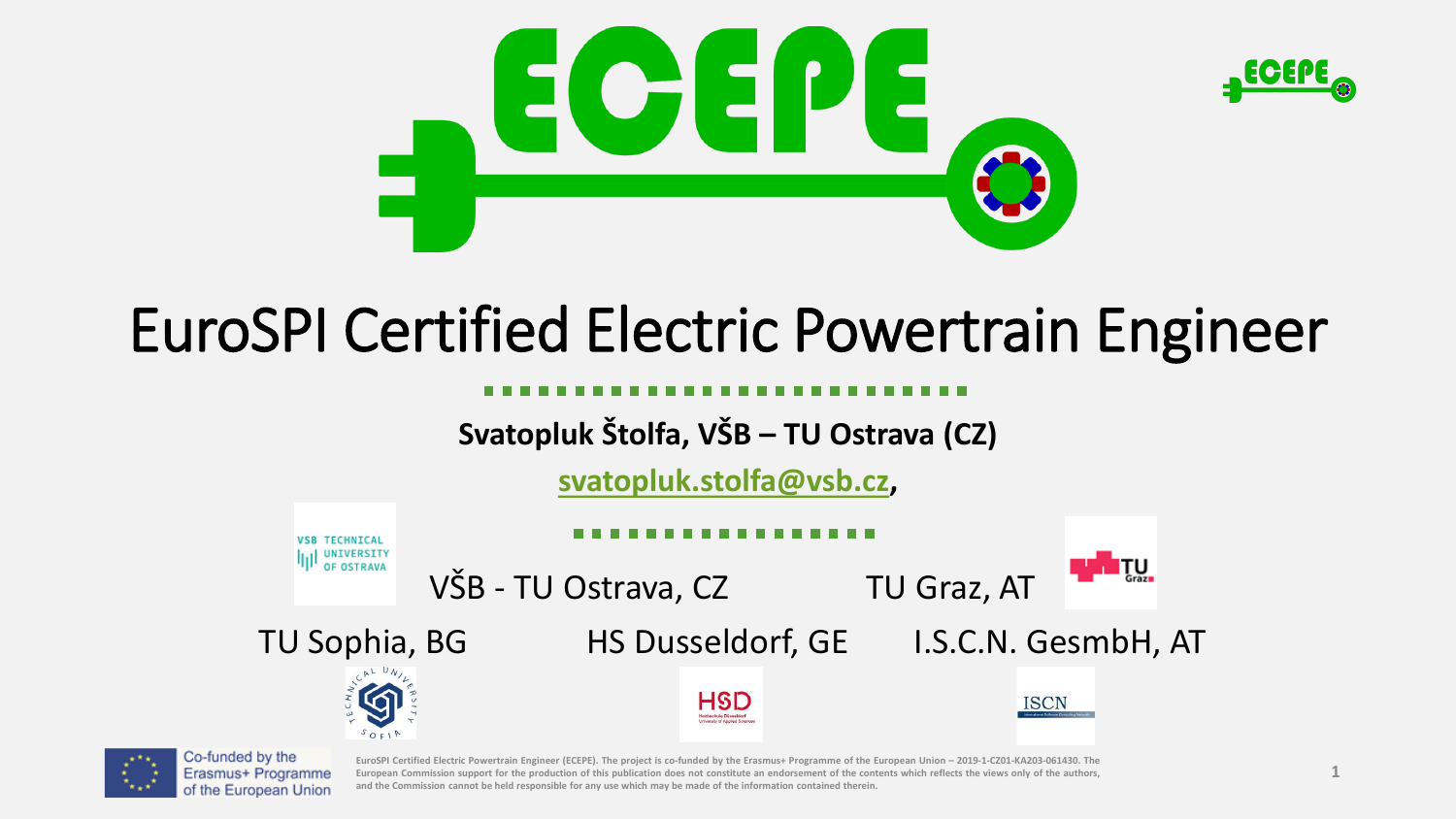## ECEPE Course? Motivation and Chalenges



#### **ELECTRIC POWERTRAIN**

**one of the consequences of many drivers-of-change in the automotive domain**



#### **SYSTEM DEVELOPMENT**

**technology, team, processes Mechanic vs. Electronics vs. Software**



#### **UNDERSTANDING IS THE KEY**

**Desired functions of the product Basic principles Synthesis of different domains**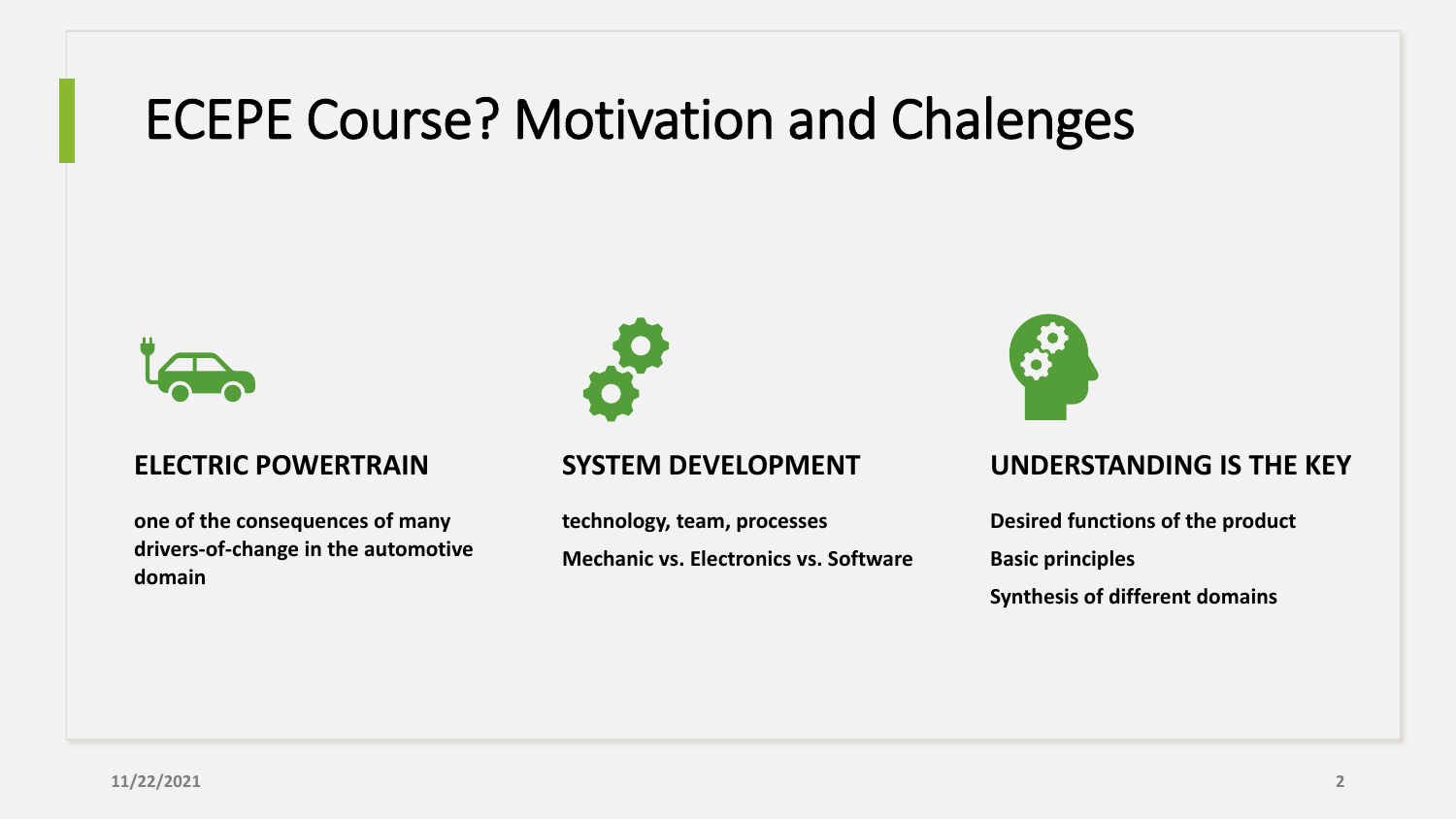## Different e-Powertrain Architectures

- Battery Electric Vehicle (BEV)
- Hybrid Electric Vehicle (HEV)
- Range Extender Electric Vehicle (REV)
- Fuel Cell Electric Vehicle (FCEV)
- In Wheel Concept of an Electric Vehicle (IWEV)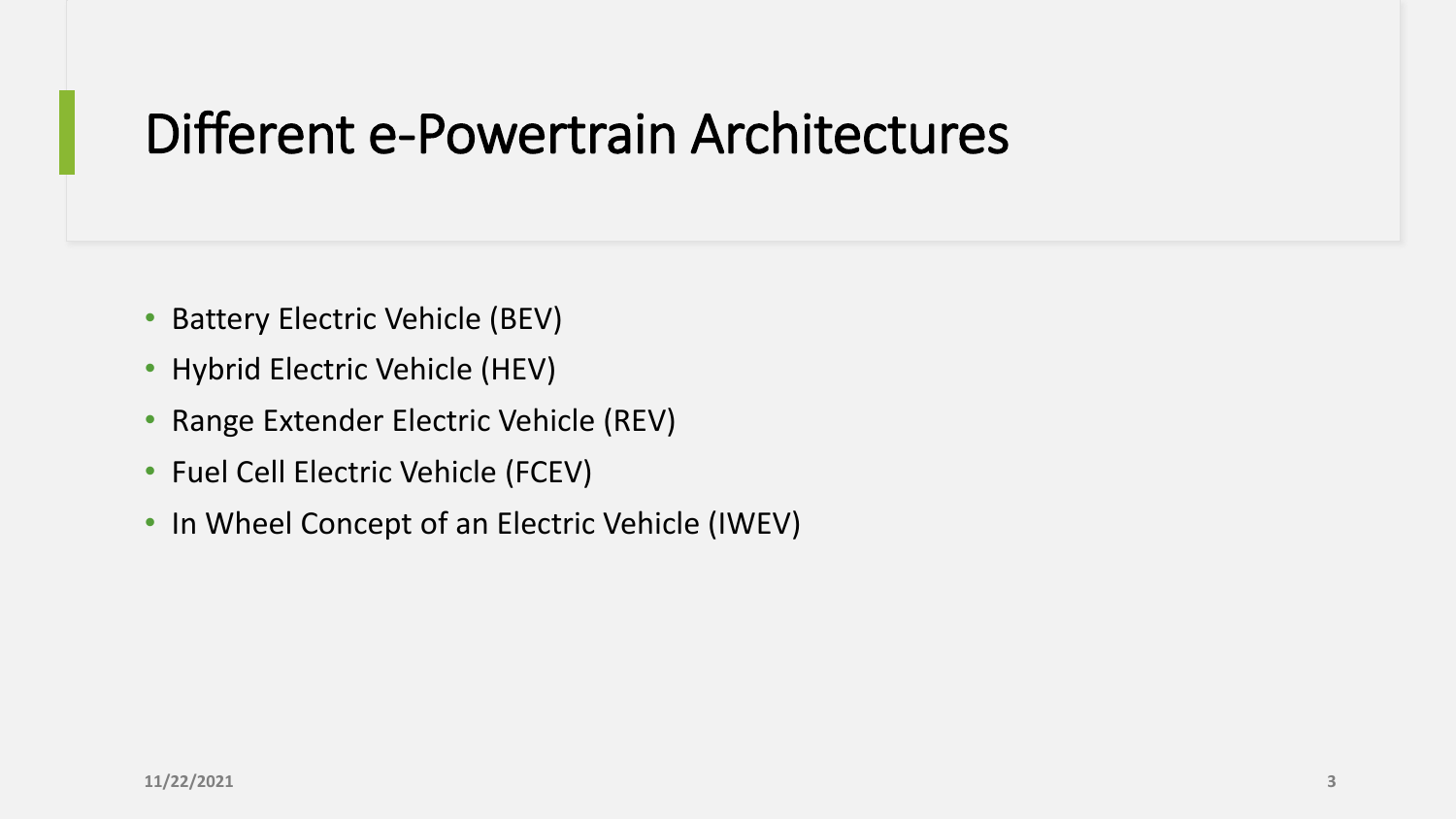## Battery Electric Vehicle (BEV)



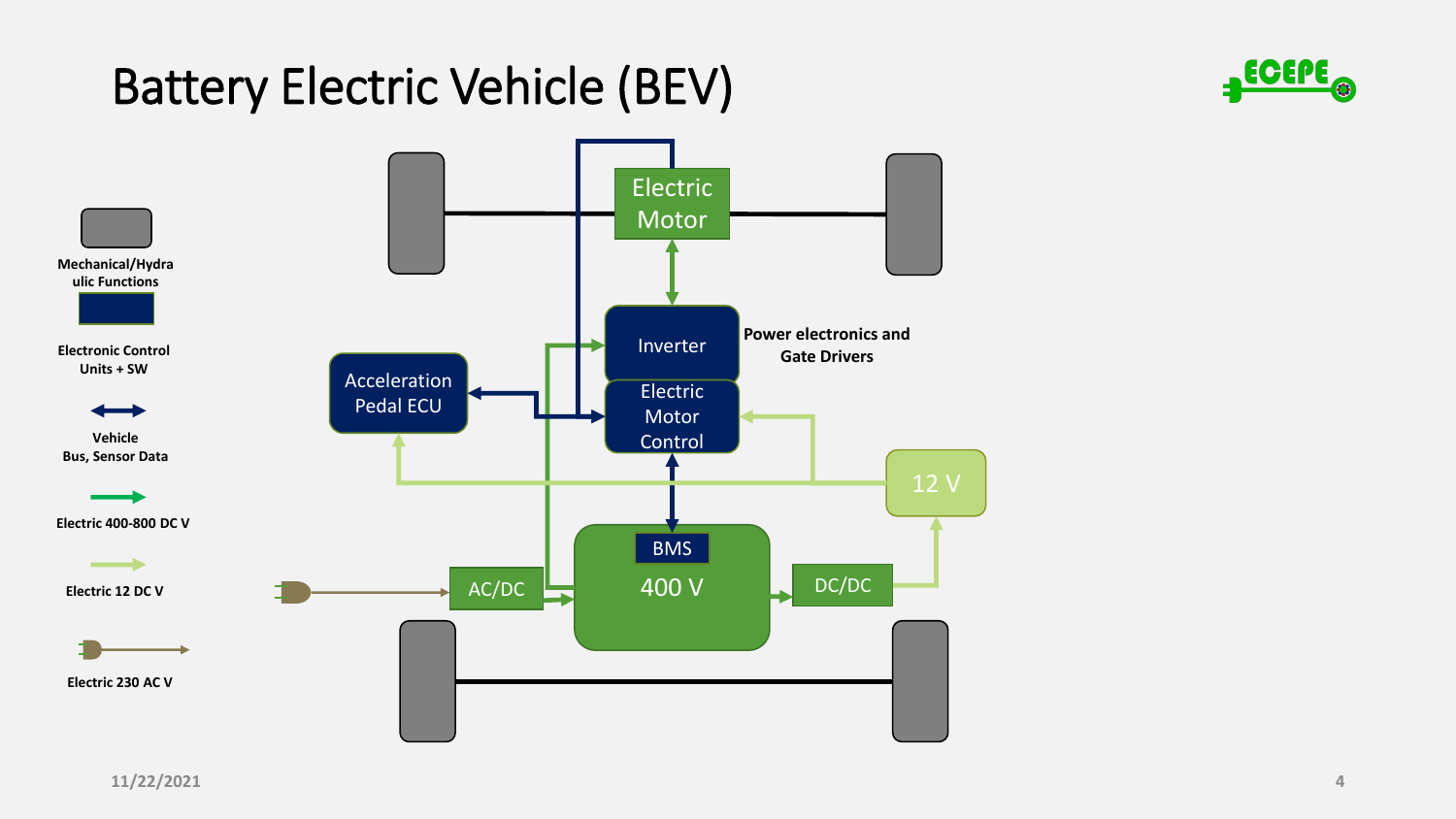## Hybrid Electric Vehicle (HEV)



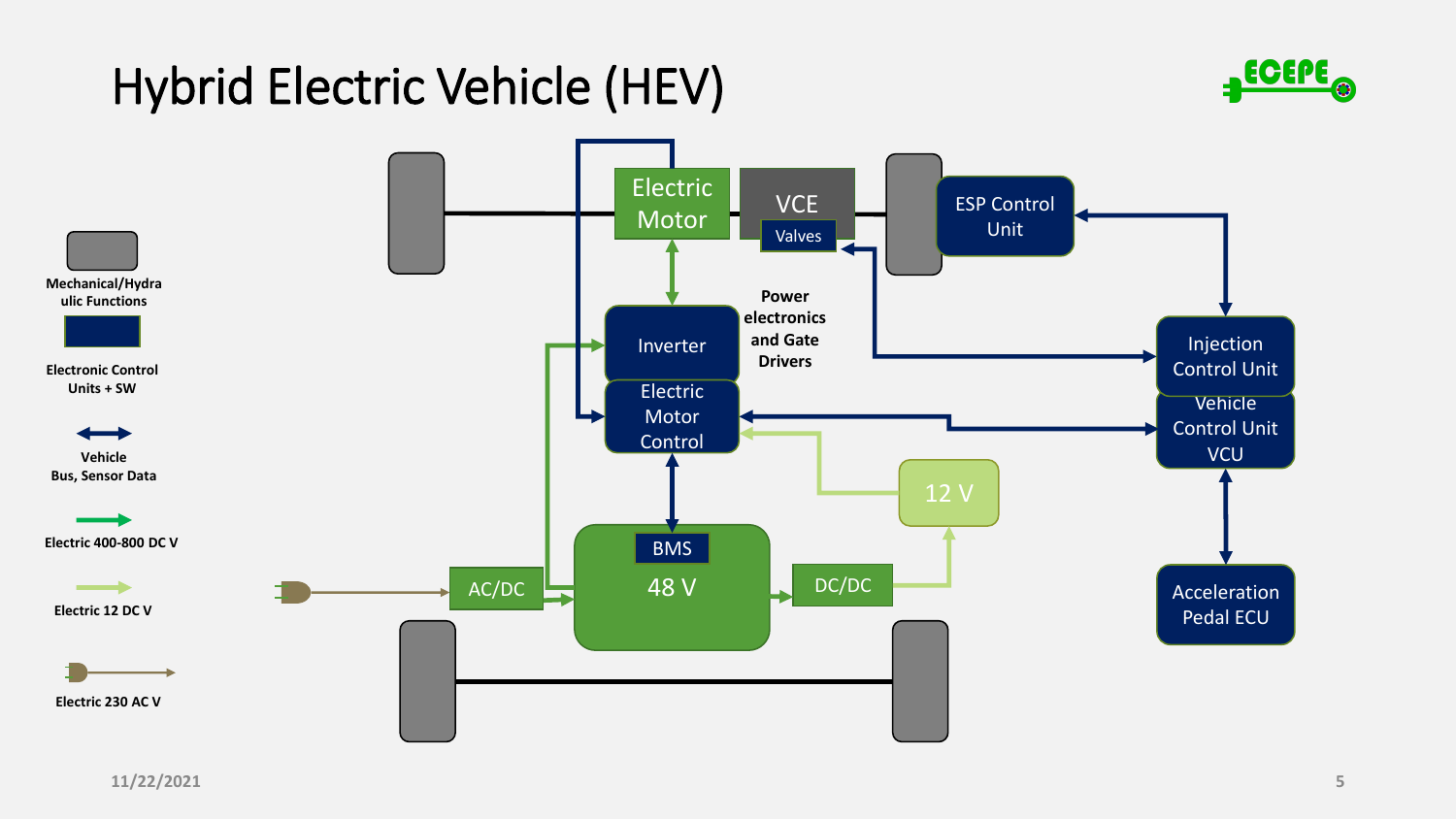## Range Extender Electric Vehicle (REV)



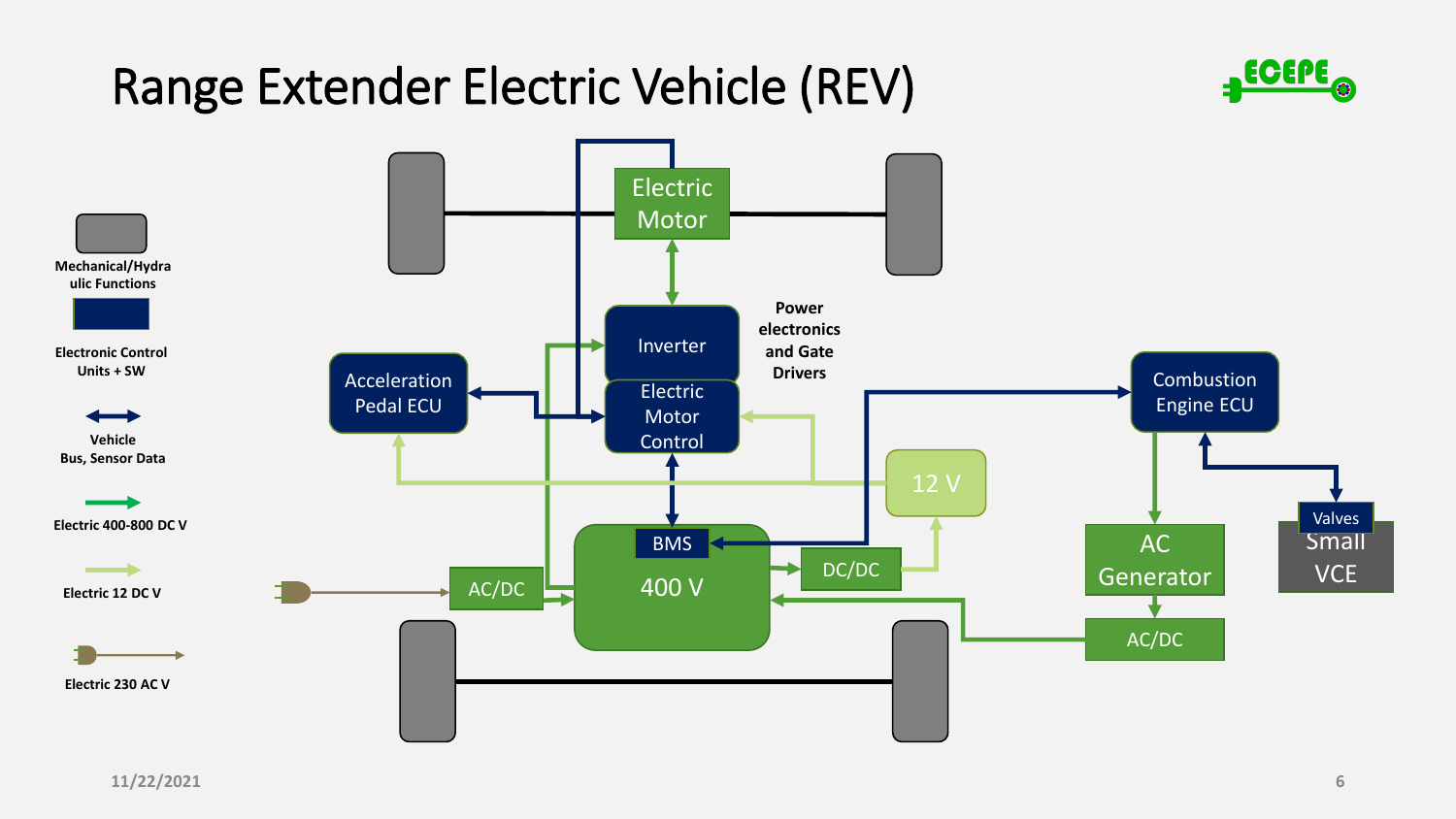

#### **11/22/2021 7**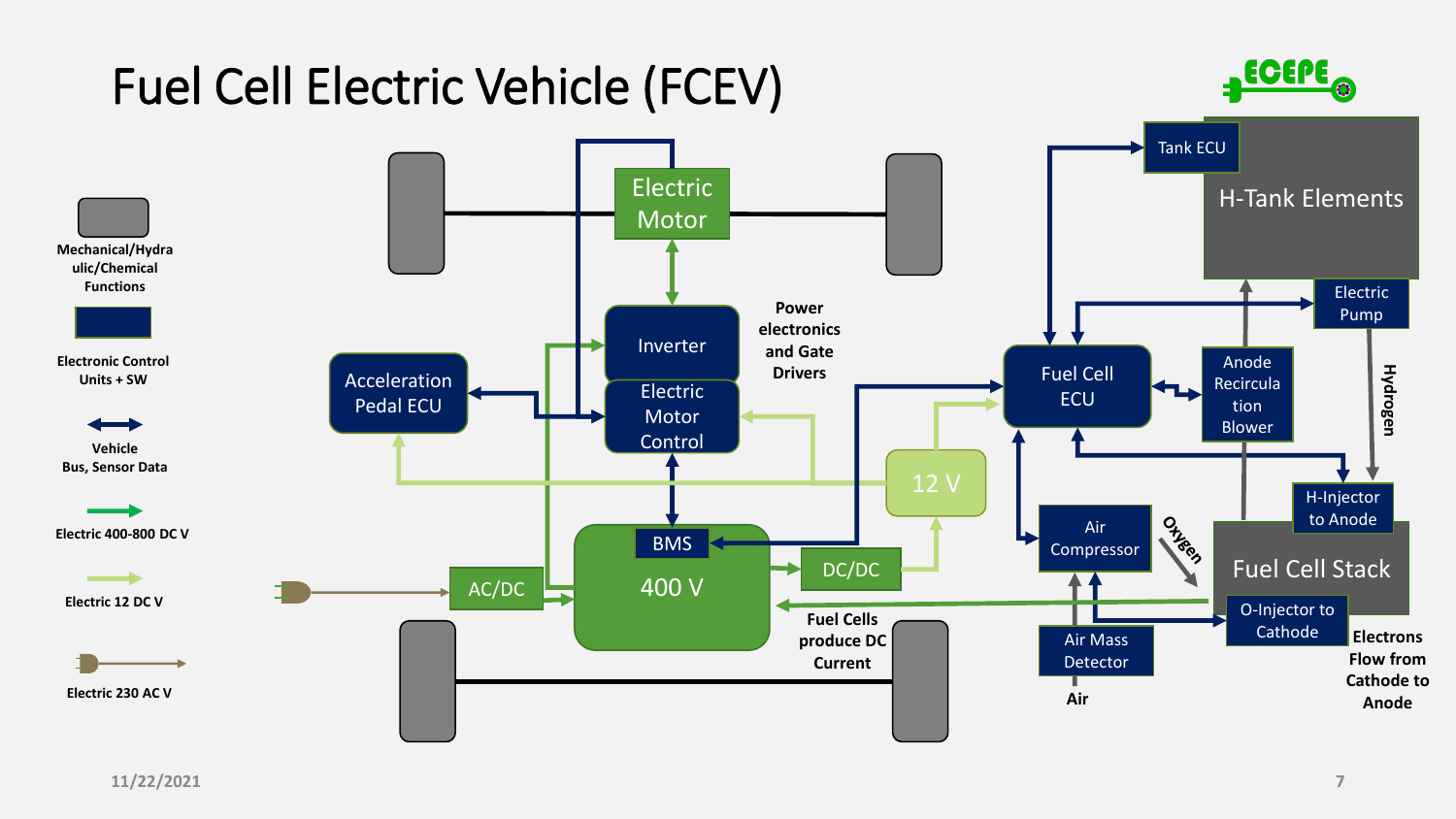## In Wheel Electric Vehicle (IWEV)



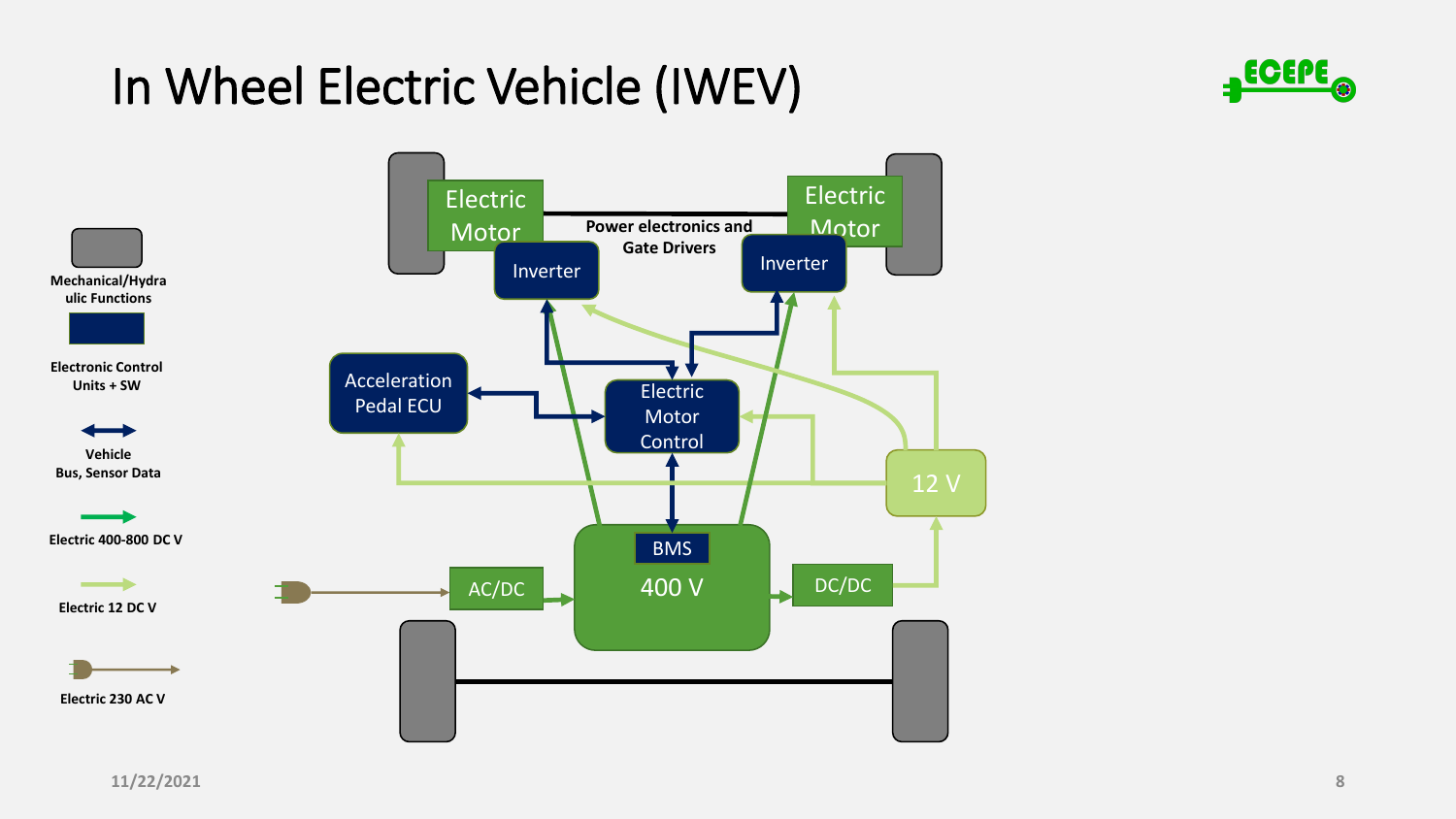# ECEPE Course – Skill Card



### **ELECTRIC POWERTRAIN**

#### **U.3 Propulsion systems**

- •U3.E1 eMotor
- •U3.E2 Power electronics, inverters
- •U3.E3 Motor control unit
- •U3.E4 Hybrid control systems
- •U3.E5: Energy transformation systems
- •U3.E6: Transmission systems

#### **U.4 Energy Storage Systems**

- •U4.E1 Battery systems
- •U4.E2 Battery management systems
- •U4.E3 Fuel cells



**U.2 System engineering (Functionbased-Development)**

- •U2.E1 Function based development
- •U2.E2 Functional safety aspects
- •U2.E3 Cyber security aspects

#### **U.5 Life Cycle Management**

- •U5.E1 Product life cycle
- •U5.E2 Life cycle management and business models



### **UNDERSTANDING IS THE KEY**

#### **U.1 Introduction**

- •U1.E1 Motivation and challenges
- •U1.E2 Product life cycle
- •U1.E3 Product homologation and standards
- •U1.E4 Embedded automotive systems
- •U1.E5 ePowertrain architecture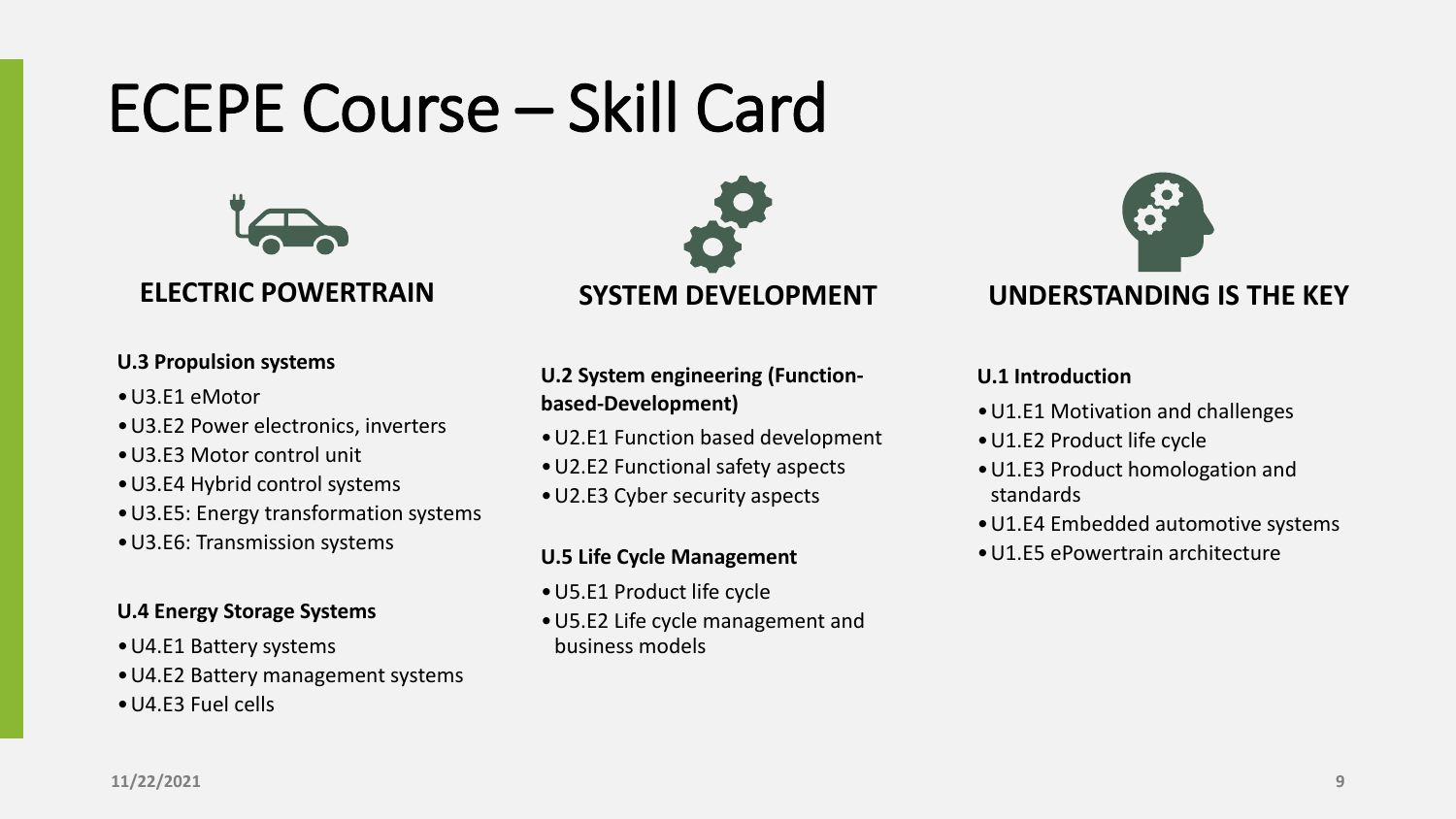# ECEPE Course – Practical part







### **ELECTRIC POWERTRAIN**

#### **U.3 Propulsion systems**

- •eMotor principles and its control unit
- •Transmission systems

#### **U.4 Energy Storage Systems**

•Battery balancing example

### **SYSTEM DEVELOPMENT**

**U.2 System engineering (Functionbased-Development)**

- •Function is fulfilled by sensor-controlactuator principle
- •Realized by the combination of mechanical parts, HW, SW

#### **U.5 Life Cycle Management**

•Lifecycle models

### **UNDERSTANDING IS THE KEY**

#### **U.1 Introduction**

•Drivers-of-change - Where are we heading to?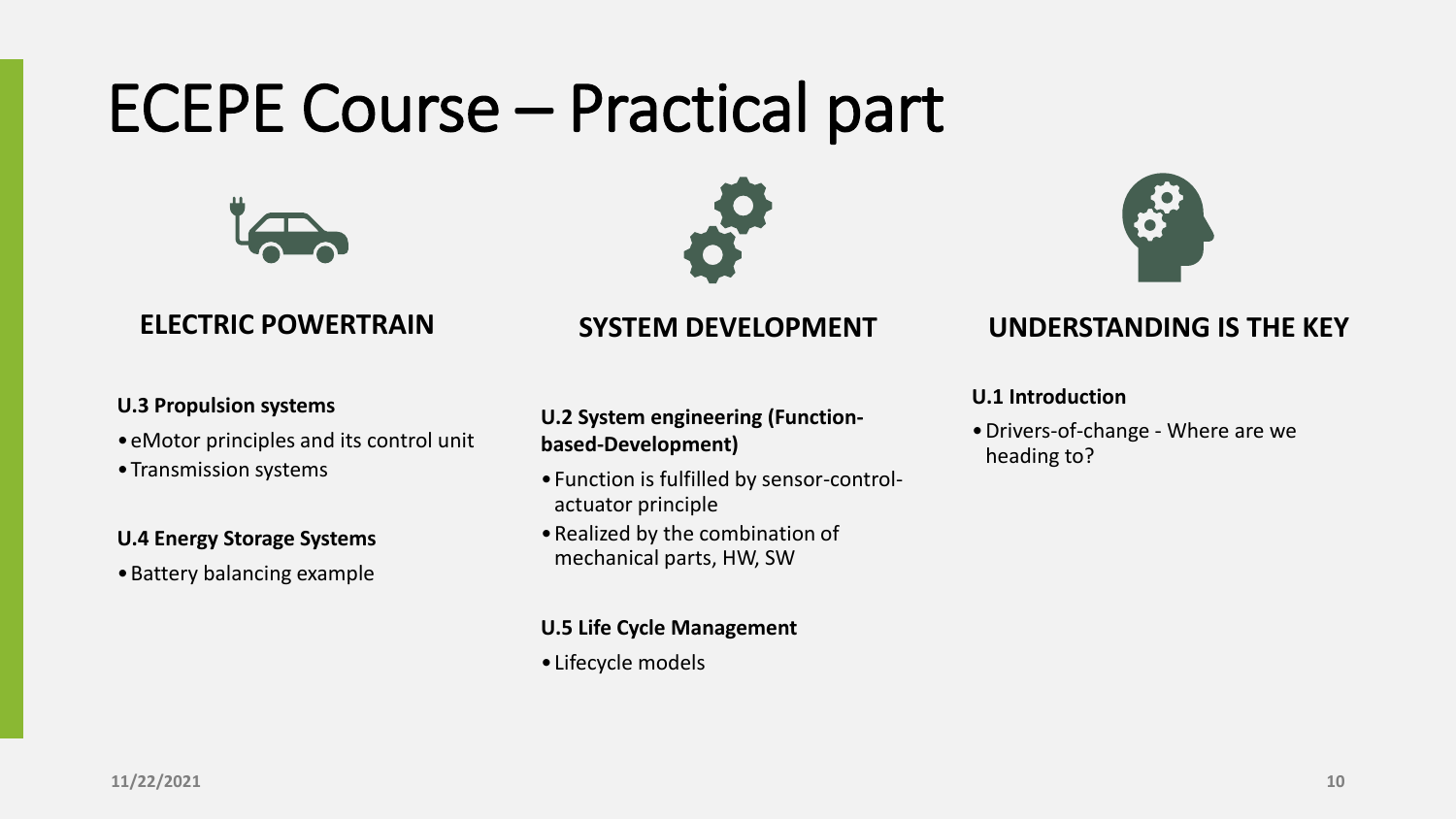# ECEPE Summary

Training consist of 5 units divided to 19 Elements

- approx. 25 slides each
- more than 7 practical examples
- full version 45-65 hours of learning

Erasmus+ 2019-2021 100 pilot trained trainees 10 trainers trained



**For** 

Trainees or students with mechanical, SW or HW background that needs to be part of the development or assessment team

Covering

Technology insights System development insights Understanding and motivation

Modular - Units and Elements Customization of length and focus based on trainee's background or needs

• E.g.2-5 days

ECQA Certificate